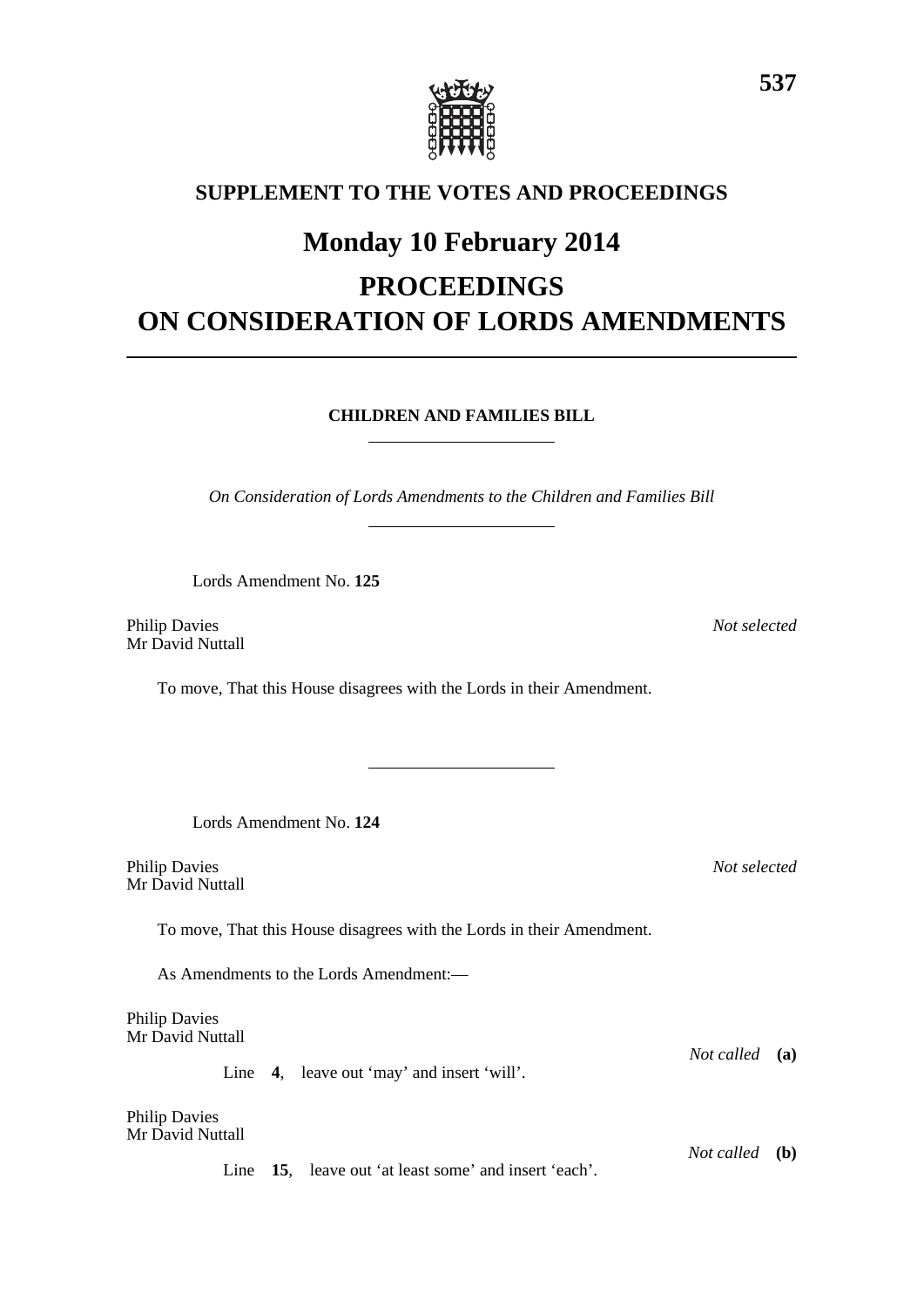#### **Children and Families Bill,** *continued*

Philip Davies Mr David Nuttall

Line 22, leave out 'may' and insert 'will'.

*Lords Amendments 125, 121 to 123, 124 and 150 agreed to.*

Lords Amendment No. **43**

As an Amendment to the Lords Amendment:—

Tristram Hunt Rushanara Ali Kevin Brennan Sarah Champion Steve McCabe Lucy Powell

*Not called* **(a)**

*Not called* **(a)**

- Line **3**, after 'disability' insert ', and
	- (c) the provision within subsection (2) which is already available for children and young people in its area who have a disability'.

Lords Amendment No. **73**

As an Amendment to the Lords Amendment:—

Tristram Hunt Rushanara Ali Kevin Brennan Sarah Champion Steve McCabe Lucy Powell

Line **6**, at end insert—

'(ea) where social care provision has been specified under paragraph (e), the duties of the responsible local authority to secure the specified social care provision for the child or young person;'.

*Not called* **(c)**